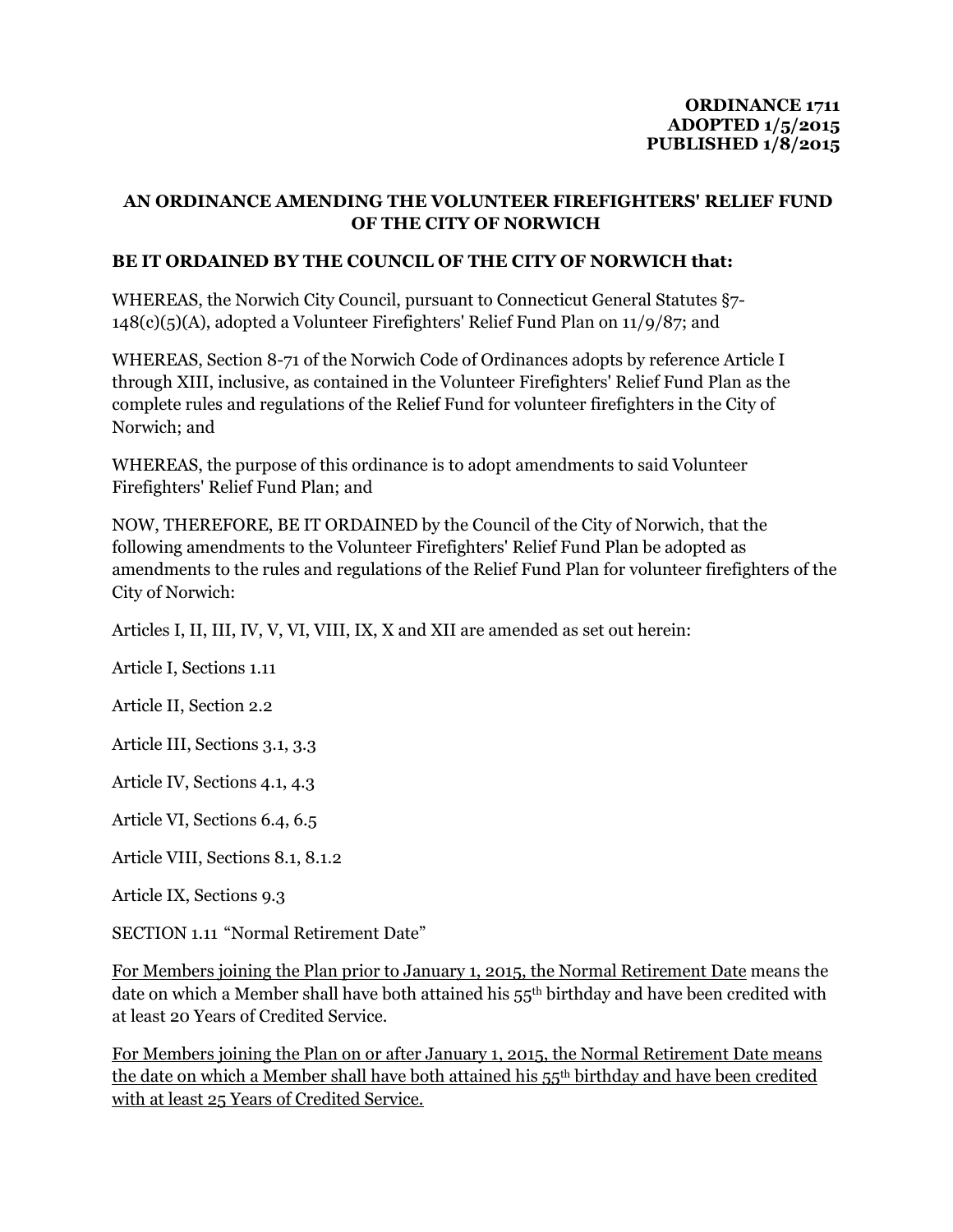SECTION 2.2 Becoming a Member  $-A$  Volunteer eligible to participate in the Plan shall become a Member of the Plan by contributing  $216$  \$264 for each calendar year of Credited Service. The timing and manner of the contribution shall be prescribed by the Committee. Forms agreeing to such contribution will be provided by the Committee.

SECTION 3.1 Benefit Date

For Members joining the Plan prior to January 1, 2015, the Benefit Date of Members in the Plan is the later of:

- i. Attainment of age 55
- ii. Completion of at least 20 years of Credited Service

For Members joining the Plan on or after January 1, 2015, the Benefit Date of Members in the Plan is the later of:

- i. Attainment of age 55
- ii. Completion of at least 25 years of Credited Service

### SECTION 3.3 Deferred Benefit Date

[Second Paragraph]

A Member who qualifies for benefits under 3.1 may begin to receive benefits at his/her benefits at his/her Benefit Date even though he/she continues Volunteer Service to the City. Members joining the Plan prior to January 1, 2015 who qualify for benefits and continue to provide Volunteer Service after that date may continue to earn credit up to a maximum of 40 years. Members joining the Plan on or after January 1, 2015 who qualify for benefits and continue to provide Volunteer Service after that date may continue to earn credit up to a maximum of 30 years.

SECTION 4.1 At Benefit Date

[Third Paragraph]

Effective January 1, 2011 January 1, 2015, for retirements on or after that date, the monthly benefit shall be increased to \$18 \$22. For Members joining the Plan on or after January 1, 2015, the maximum years of Credited Service shall be increased decreased to  $(40)$  30 years also effective at that date. Volunteers who commence benefits prior to that date and do not have Volunteer Firefighter status subsequent to January 1, 2011 January 1, 2015 shall remain at the\$7/ \$8 /\$10/ \$15/\$18 level.

SECTION 4.3 At Disability Benefit Date - For Members joining the Plan prior to January 1, 2015, the annual benefit of a Member who retires on a Disability Benefit Date shall be computed in accordance with Section 4.1 but shall be based on the maximum 40 years of Credited Service. For Members joining the Plan on or after January 1, 2015, the annual benefit of a Member who